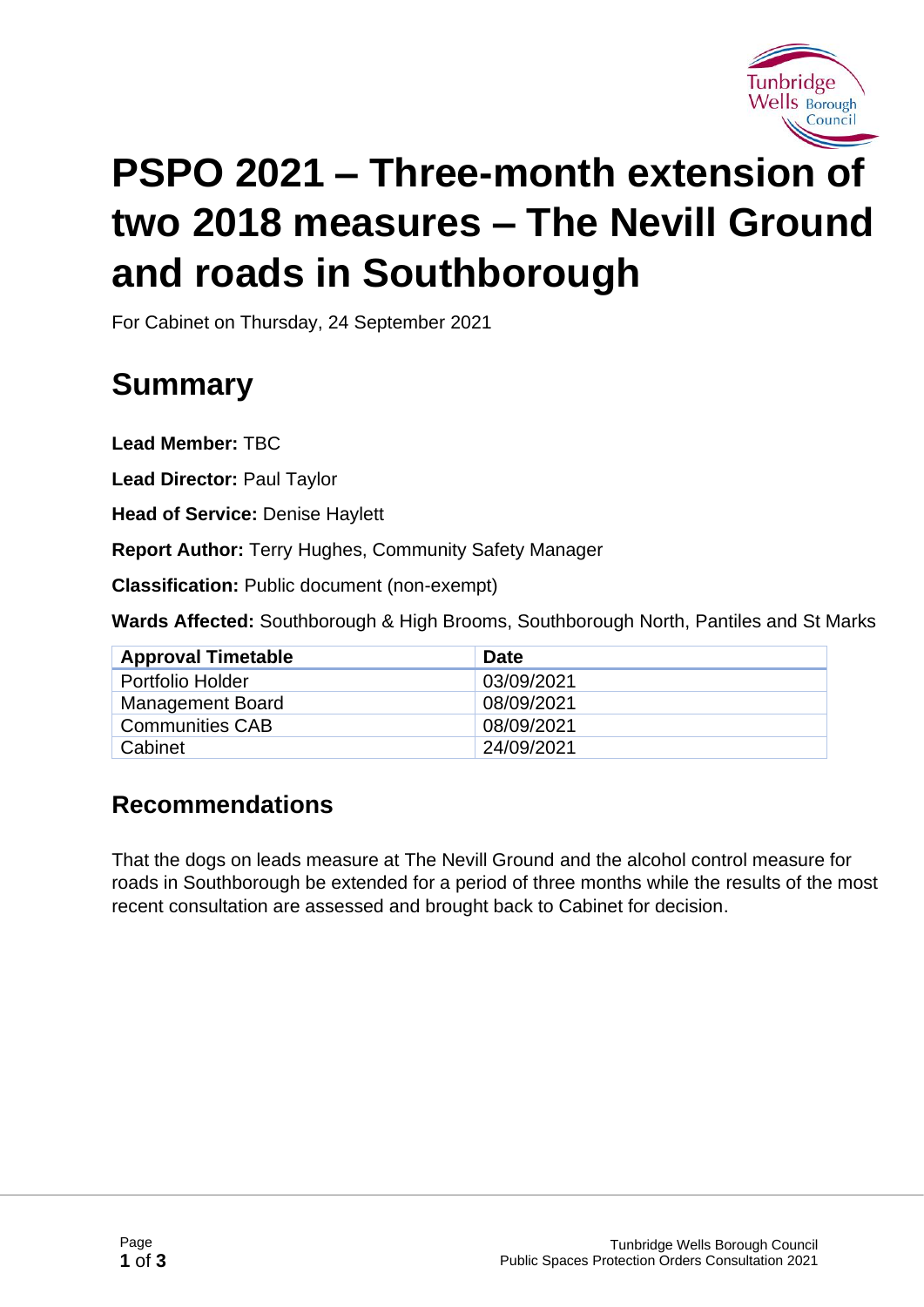## **1. Introduction and Background**

- 1.1 Current Public Spaces Protection Orders (PSPOs) in Tunbridge Wells were introduced in 2018 and are set to expire on 24 September 2021.
- 1.2 While most of the 2018 measures will be retained, as agreed at Cabinet on 24 June 2021, others are open to public consultation.
- 1.3 The Nevill Ground is included in the consultation as the Council considers whether to retain the *dogs on leads* requirement or replace it with an outright ban.
- 1.4 Various roads in Southborough (London Road, Meadow Road, Holden Park Road and Springfield Road) are also included in the consultation as the Council considers whether to retain or remove the alcohol control measure that applies here.
- 1.5 The original timetable for the public consultation and subsequent implementation of 2021 measures (to be agreed at a future meeting of Cabinet) would have seen the next iteration of Orders enacted on the day the 2018 Orders expired.
- 1.6 However, due to competing community safety priorities it has not been possible to adhere to the original timetable and so two of the current measures will expire before we can present the results of the recently concluded consultation to Cabinet.
- 1.7 We therefore request that the Orders covering the Nevill and the four Southborough roads are extended for a period of three months to allow time for the consultation results to be assessed and presented to Cabinet in October (or November at the latest).
- 1.8 In line with legislation and guidance relevant stakeholders will have been informed of our intentions prior to implementation of the extension.

#### **2. Options Considered**

2.1 The do-nothing option would allow the Orders on The Nevill Ground and various roads in Southborough to expire until the results of the 2021 consultation have been assessed and brought back to Cabinet.

#### **3. Preferred Option and Reason**

- 3.1 That the dogs on leads measure at The Nevill Ground and the alcohol control measure for roads in Southborough be extended for a period of three months while the results of the most recent consultation are assessed and brought back to Cabinet.
- 3.2 While the Orders could be allowed to expire we must then notify the public, including installing notices within the areas affected, of the expiry of the Orders, which would not be helpful, particularly for The Nevill Ground.